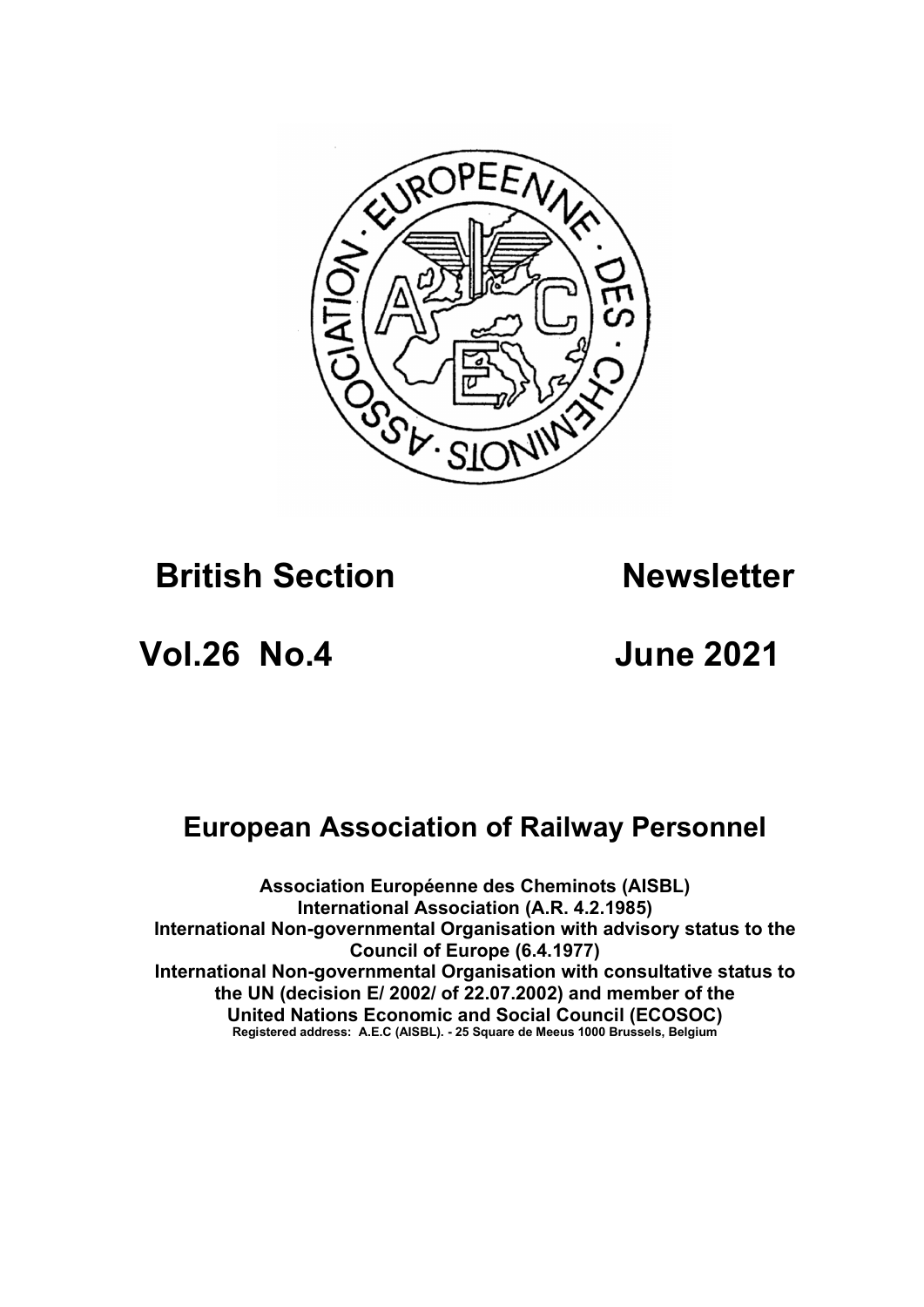AEC EUROPEAN BUREAU –elected at the General Assembly at Sofia (BG), May 2022. (NEW) European President: Dott. Giuseppe Cirillo (I). European Vice-President: Nicolae Dutu (RO). European Secretary: Malgorzata (Margaret) Boczek-Kwaczynska (PL). Asst, Secretary: Xosé Carlos Fernández Diaz (ES) Treasurer: Jaques Matter (F). Asst Treasurer: Luc van Mele (B)

# AEC BRITISH SECTION COMMITTEE European President of Honour: Philip Worsfold, B.Sc., C.Eng., M.I.C.E., F.P.W.I. (GB)

E-mail: wors@8bwhi.eclipse.co.uk

The Annual General Meeting for 2022 took place in Boutnemouth on  $7<sup>th</sup>$  April. The existing officers and committee were re-elected, excepting the position of Vice President. As a measure of our respect, our beloved Patrick Rigby was named Vice-president of Honour in perpetuity. We also noted the passing of our past President, Theo Steel.

### Honorary President:

Colin Charman, formerly Operations Manager Eurostar Engineering Centre.

### President:

Bob Clark, E-mail: euroscottie@gmx.co.uk

#### Vice-president of Honour in Perpetuity.:

The late Patrick Rigby,

### Secretary & Webmaster:

Jenny Worsfold, E-mail: jenworsfold@tiscali.co.uk

#### Assistant Secretary: Peter Davies,

E-mail: peter@24foxglove.co.uk

# Treasurer, Membership Secretary and Recruitment Officer:

Nigel Hyde, E-mail: nigel.hyde6@btinternet.com

# Checker of Accounts:

Colin Charman,

The British Section Newsletter is produced by a small team headed by Philip Worsfold, who fulfils the non-committee role of Editor and Translator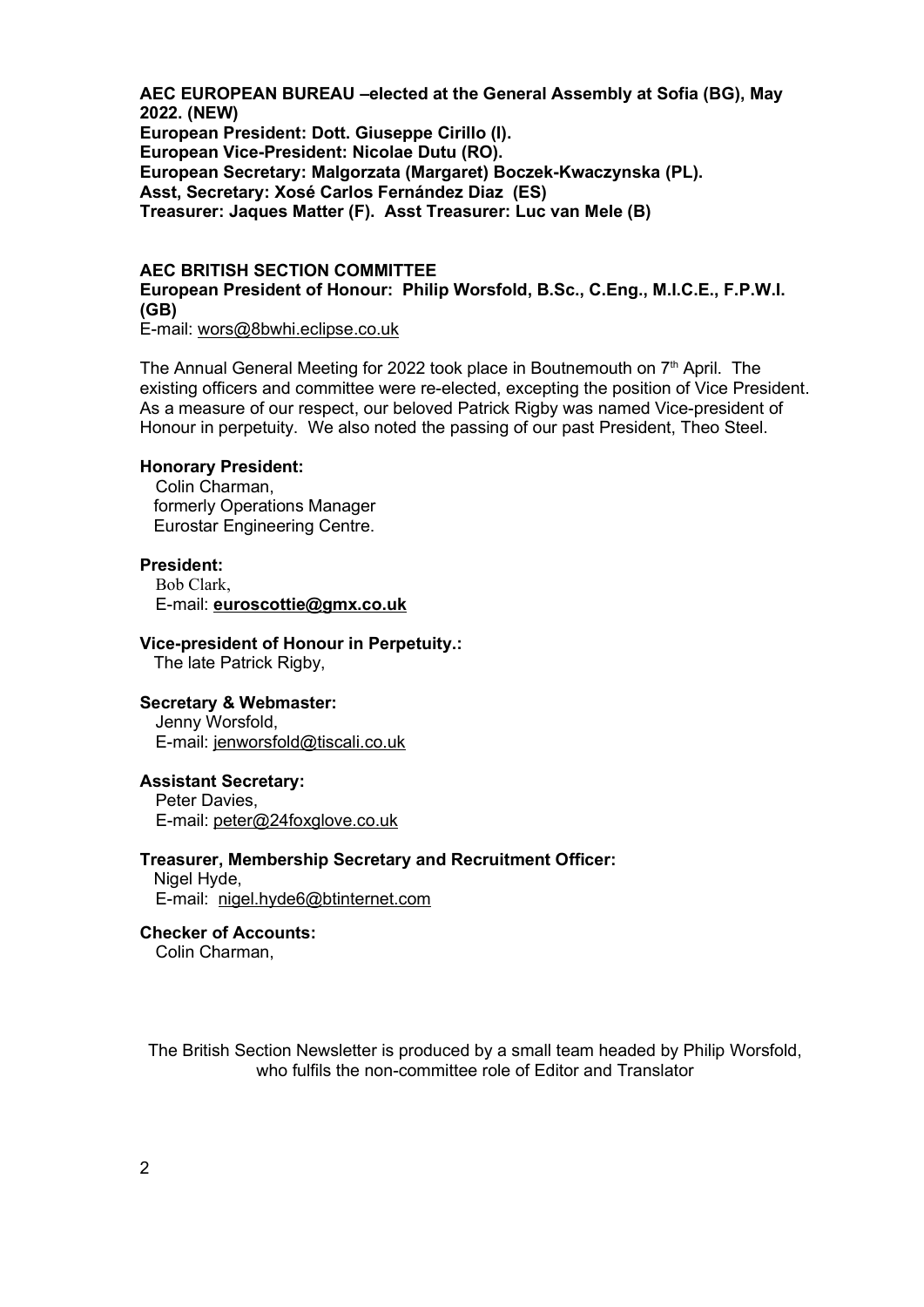### A.E.C. BRITISH SECTION NEWSLETTER, Vol. 26 No. 4 June 2022

The list of committee members is on page 2.

| <b>Contents</b>                                          | Editorial                          |        | Page 4  |
|----------------------------------------------------------|------------------------------------|--------|---------|
|                                                          | Reminders                          |        | Page 4  |
| Recruitment                                              |                                    | Page 4 |         |
| <b>Draft minutes of Annual General Meeting</b>           |                                    | Page 5 |         |
| The President's Jottings                                 |                                    | Page 6 |         |
| People - † Cyril Bleasedale                              |                                    | Page 7 |         |
| - †Ursula Roth                                           |                                    | Page 7 |         |
| - †Josee Willems                                         |                                    | Page 8 |         |
| <b>Travel and Transport News</b>                         |                                    | Page 8 |         |
| Battery Electric Multiple Units in Germany Page 6        |                                    |        |         |
| New Communications system in Denmark                     |                                    |        | Page 9  |
| Eurostar and Thalys to merge.                            |                                    | Page 9 |         |
| TrenItalia Domestic Services from France (Paris) Page 10 |                                    |        |         |
| EU help for those in Energy Poverty                      |                                    |        | Page 11 |
| European Days and other Events<br>Page 13                |                                    |        |         |
| European Days in Bulgaria 2022<br>Page 13                |                                    |        |         |
|                                                          | <b>Recent Events</b>               |        | Page 14 |
|                                                          | and Things to Come                 |        | Page 14 |
|                                                          | <b>Association Ties and Badges</b> |        | Page 14 |
|                                                          | <b>CILT Railway Study Forum</b>    |        | Page 14 |
| <b>Young Buffers Association</b><br>Page 14              |                                    |        |         |
|                                                          | <b>REPTA</b>                       |        | Page 15 |
|                                                          | <b>FEANDC</b>                      |        | Page 15 |
|                                                          | And for the Future???              |        | Page 15 |
|                                                          | <b>Summary of Events</b>           |        | Page 16 |

# A membership Application Form / GDPR Declaration is attached to the e-mail edition of this Newsletter.

The European web page is at: http://www.A-E-C.net (hosted by the German section) AEC Latvia is at www.ldzb.lv/aec/lv/ The aecitalia website is not recognised as representing the official Italian section of AEC. Vito Visconti is no longer a member of AEC. The French section website has been re-established at: http://aec-france.pagesperso-orange.fr/ The British Section Website is available at http://www.aec-europe.co.uk The British Section Facebook page is closed.

The British Section Newsletter is also available on line at the European website and on the British section website.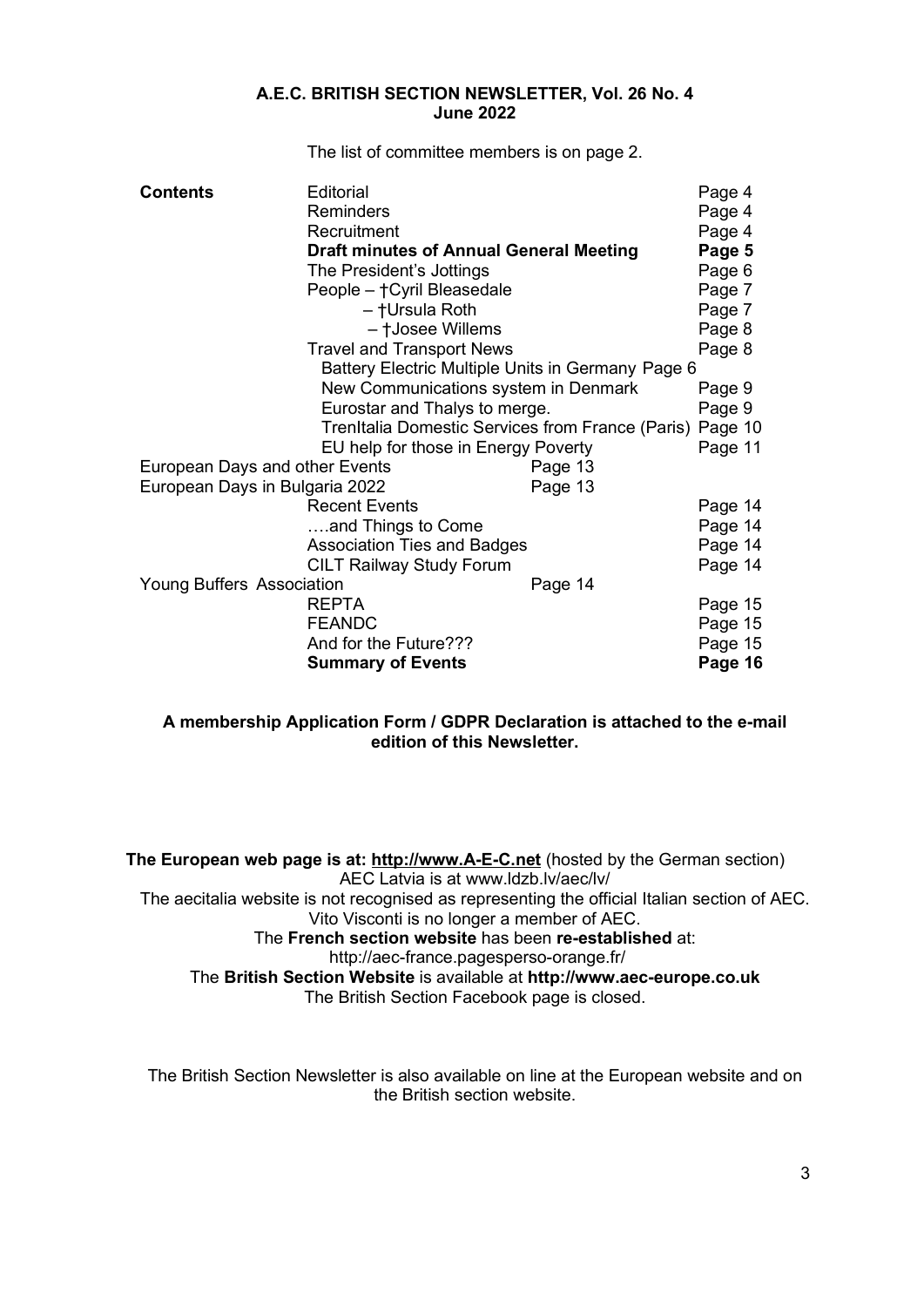# EDITORIAL

An awful lot has happened during the past three months and a lot of it was awful. Notwithstanding the murderous activities of the Russian state in Ukraine, the home news has been pretty diabolical too. We have had disclosed the extent of partying at the heart of government in flagrant disregard of its own policies while people were obeying the 'covid' rules and denying their dying loved ones and themselves the comfort that their presence might have given. There have been numerous allegations, largely proving true; of misconduct both of a financial and sexual nature that have brought into disrepute the whole parliamentary system of our nation, for it seems that members from both principle parties in the House of Commons have been found lacking, not to mention the House of Lords. I'm writing this before the May local elections, so will comment again later, once the results are in.

Our Minister for Brexit Opportunity has discovered very few opportunities – most of which he has discarded as they will cost more than their worth. But he has admitted that our day-to-day relationship with Europe is going as badly as some of us knew it would; and has decided to defer the implementation of more rigorous import arrangements, particularly for food – Britain imports 33% of its food – to save the nation over £1 billion at a time when other factors are increasing prices at an alarming rate. Our prime Minister has emphasised yet again that Brexit will do away with EU 'red tape'. But of course without Brexit this spending would not have been necessary anyway; and it will put British exporters at a disadvantage as their exports are already subject to such checks, which add to their costs and make them uncompetitive. The Ports are also up in arms after they have spent millions of pounds on additional facilities which are now not needed – at least for now, until we are burdened with far more destructive British 'red tape'!. Such are the ways of government in our land. But we always seem to muddle through somehow. Let's see if the Government gets a bloody nose from the electorate on  $5^{th}$  May...

…So now we know that the British public did show their displeasure at the performance of our government, although they also showed some reluctance to full endorsement of the main opposition party, in part due to a vile and immoral campaign by our most popular but ultra right-wing daily paper to besmirch the character of its leader, perhaps one of the very few British politicians who behaves in a statesmanlike manner. The campaign tells more about the dishonesty of the newspaper than the probity of its victim; but it has led to further Police investigations, the outcome of which is as yet unclear.

Our AGM and social weekend went very well, although the increased mobility problems of some of our members meant that what we did was a bit restricted. Nonetheless our favourite trip on the open topped bus to Swanage for a short visit to the town and, for some, another ride on the Swanage Railway was blessed with glorious weather. It was good news to that several former members had re-joined the British section and also some family members had joined in their own right, bringing our membership back above the 25 required for the section to have representation at the European Administrative Council and voting rights at the European Congress. Our capitation has been paid for 28 members, so there is still a great need to try to recruit more. Just prior to going to press, I received the results of the elections at the European General Assembly in Sofia. Whilst three members of the previous European Bureau remain – two in reversed roles – there are also new faces, giving the Bureau a truly international character, all the members now being of different nationalities. Their names and positions appear at the head of page 2.

An added and humbling pleasure was the news that I have been accepted as a European President of Honour. This is an honour not bestowed lightly and it makes me proud that the efforts of the British section have been recognised in this way.

Philip Worsfold. May 2022

(The views expressed are personal and do not necessarily reflect the views of the Association.)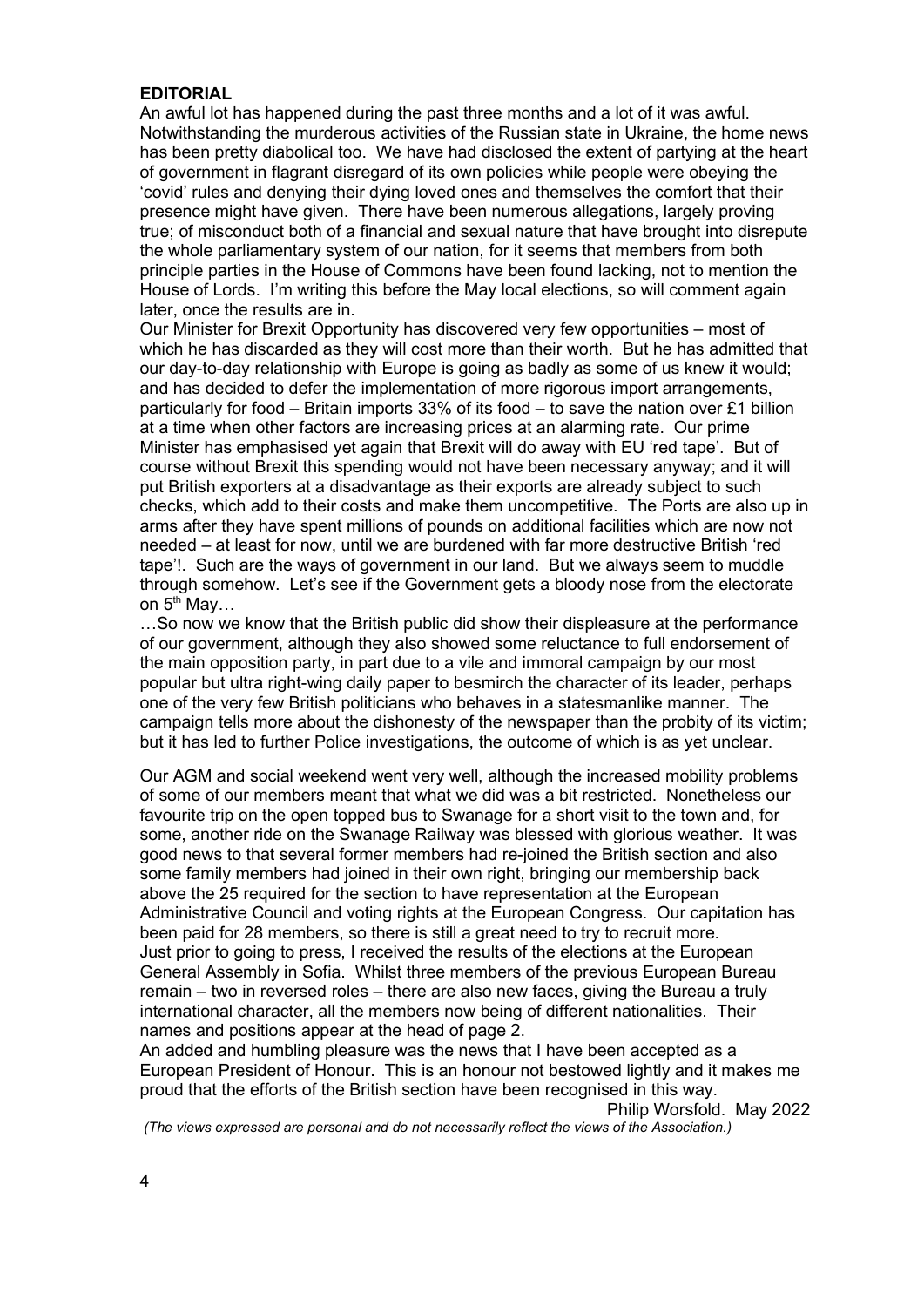# Reminders.

Again a reminder that the British section website is up and running at www.aeceurope.co.uk It will be a source of up to date information, so please use it regularly. Jenny Worsfold is the webmaster and material for insertion should be sent to her as an e-mail attachment.

# Recruitment

Nigel Hyde has been re-elected as Treasurer and Membership Secretary as well as Recruitment Officer. Any ideas you have should be channelled through him. All enquiries about membership should be addressed to Nigel Hyde. Please note telephone number and e-mail addresses on page 2.

# DRAFT MINUTES OF THE 33rd ANNUAL GENERAL MEETING 9<sup>th</sup> APRIL 2022 held at the Elstead Hotel, Bournemouth, commencing at 4 pm

# Members present: Bob Clark, chairman of the meeting, Philip Worsfold, Nigel Hyde,

John Batts, John Woods, Jenny Worsfold (secretary)

Apologies for absence: John Roberts, John Wesley, Colin Charman, Peter Davies. It was agreed that we send good wishes from the meeting to Colin Charman.

# 1. Opening remarks.

The President, Bob Clark welcomed members to the meeting.

 He expressed our regret at the deaths of our members, Theo Steel, Patrick Rigby and John Hayward, and also that of Cyril Bleasdale, an ex-divisional manager, General Manager of Scotrail and reviver of 'Rail News'..

He wished to record AEC's condemnation on humanitarian grounds of the activities of the Russians in Ukraine, in particular today's missile attack on civilians at the railway station in Kramatorsk. We also wish to congratulate the Ukrainian railway and postal authorities for keeping open their respective lines of communication.

# 2. Minutes of the 32nd Annual General meeting of 8<sup>th</sup> October 2021.

# The minutes were approved unanimously.

# 3. Matters Arising.

There were no matters arising.

# 4. Correspondence.

There has been some correspondence from Horst Vanselow of the German Section who is not happy about the record of attendees at the last Administrative Council. He has been advised that it was the best that could be done with the information available. We have received a considerable amount of correspondence, from several sections, following the death of Patrick Rigby, which shows the very high esteem in which he was held.

# 5. President's Report.

The President had nothing further to report apart from his hope for a few more members in the British Section.

# 6. Reports from Officers.

(a) Secretary – Jenny has written to those of our members who are sick as suggested at the last AGM. Angela's reply suggested that she was progressing well.

(b) Recruitment Secretary – Nigel regretted the lack of communication with the railway industry but feels that the tide is turning back towards Europe. He noted that the SNP has brought the Scottish railways back into the national fold. He recommended we contact Neville Hodges of the "Old Southernians" to spread some information about AEC. Jenny to email him.

We can declare our membership this year as 29

# 7. Treasurer's Report and Accounts.

Nigel Hyde submitted the accounts. He is finding it convenient to operate the account through his local Post Office. Our current bank balance is £1152.98 though we have not got the statement for 01/04/22 yet. The accounts were accepted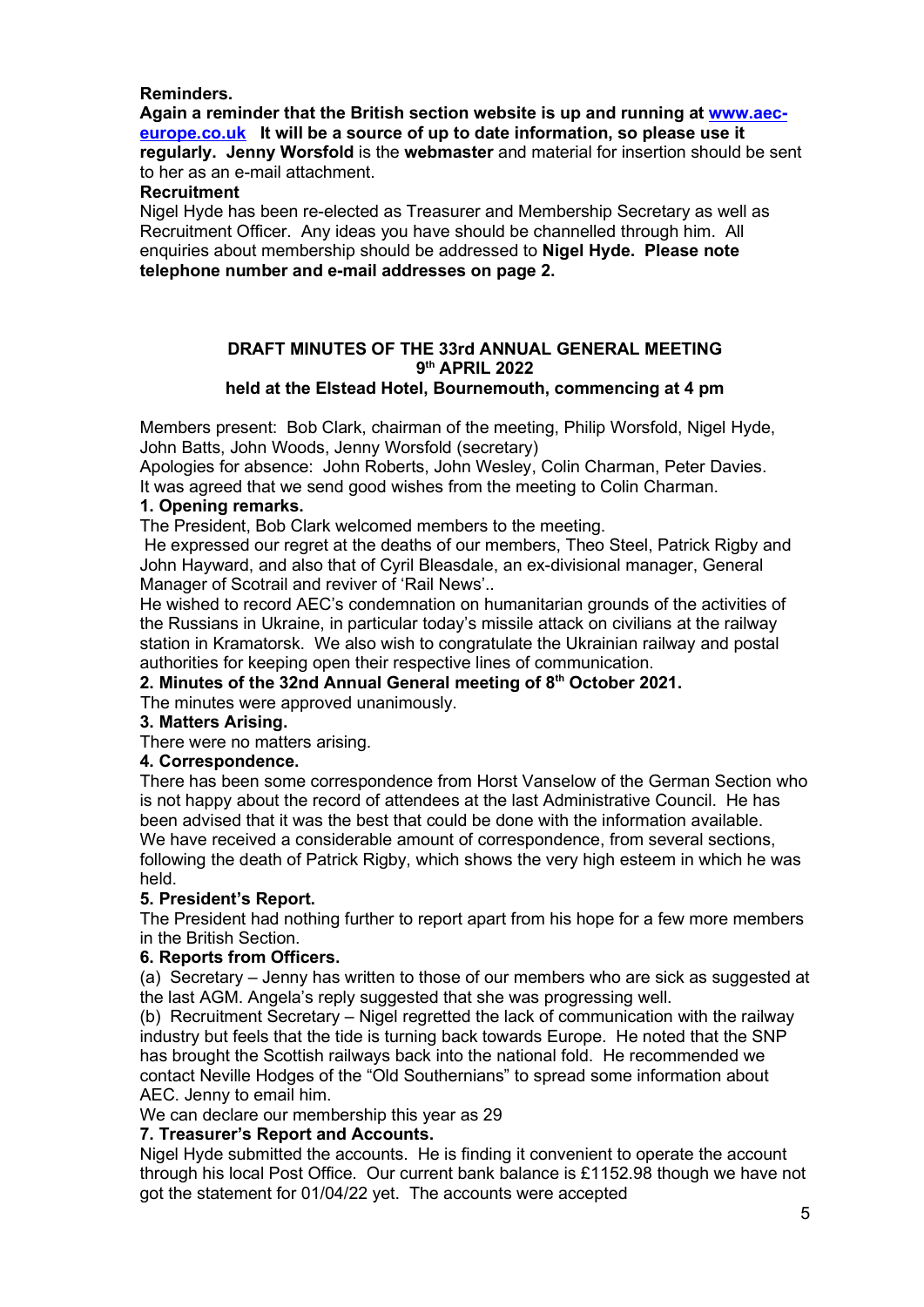# 8. Election of Officers.

Bob Clark was elected as President to serve until 2026.

The Vice President's post was left vacant. We regard Patrick as Vice President of Honour in perpetuity.

The following were elected for a period of one year

Secretary – Jenny Worsfold

Asst. Secretary – Peter Davies

Treasurer, Membership Secretary, Recruitment Secretary – Nigel Hyde Events Officer – Nigel Hyde

9. Checker of Accounts – it was agreed that Colin Charman should continue in this post.

# 10.. Dates and Venues for forthcoming European Days.

European Days in Sofia, Bulgaria, are expected to go ahead in May. The British Section will not be represented but Bob will send a goodwill message.

In 2023 the Spanish are organising an event in Portugal.

In 2024 it will possibly be in Poland.

The French Section is holding an event in Nice, jointly with FEANDC, in September. Philip & Jenny hope to attend.

# 11. Proposed date and venue for 2023 Annual General Meeting.

Friday 14<sup>th</sup> April 2023 at 4pm at the Elstead Hotel, Bournemouth. It was agreed that we should book at the Elstead for 2 nights: 14<sup>th</sup> & 15<sup>th</sup> April.

12. Reunions and Events Programme. Monthly reunions to recommence from June at the pub on Marylebone Station, the Sir John Balcombe. Dates chosen are Thursdays June 30<sup>th</sup>, July 28<sup>th</sup>, August 25<sup>th</sup>, October 6<sup>th</sup>, November 3<sup>rd</sup>, all from 12 noon.

Nigel will look into the possibility of a visit to Belgium, or Aachen, for a Christmas market and a visit to the Beer Festival on the North Norfolk Railway.

Bob will look into the possibility of a visit to the Ffestiniog Railway to which we might invite overseas members.

13, Any Other Business. There being no other business, the meeting closed at 18.30.

# THE PRESIDENT'S JOTTINGS.

To begin:

The President and members of the British Section of the Association Européenne des Cheminots wish to congratulate Philip Worsfold on becoming a President of Honour of the AEC.

Because the section was unable to be represented at the Administrative Council and the General Assembly in Sofia, your President, Bob Clark asked that the following statement might be made on our behalf by the European President, Nicolae Dutu. In English it read:

 "Fraternal greetings to all the delegates of the Assembly & participants in Sofia for these European Days. As President of the British Section I would like to wish you every success with the event. We the members of the British Section will be with you all in spirit, keep us in your thoughts as you travel through the Bulgarian countryside. Brexit has dealt a deadly blow to our travel freedom of movement with our fanatically EU hostile government making things harder to achieve. Railway privatisation and fragmentation has always been a problem making travel to and from European Days difficult as terms, conditions, change of reciprocal arrangements add to the layers of incredible bureaucracy just to tickets/coupons make it seem that we are not supposed to travel by rail. Age & health issues have also caused problems for some of the members (most actually) and therefore our physical presence will be missing probably for the first time in many years. We would like to thank the present European President & Bureau for their efforts in keeping the association going during the pandemic.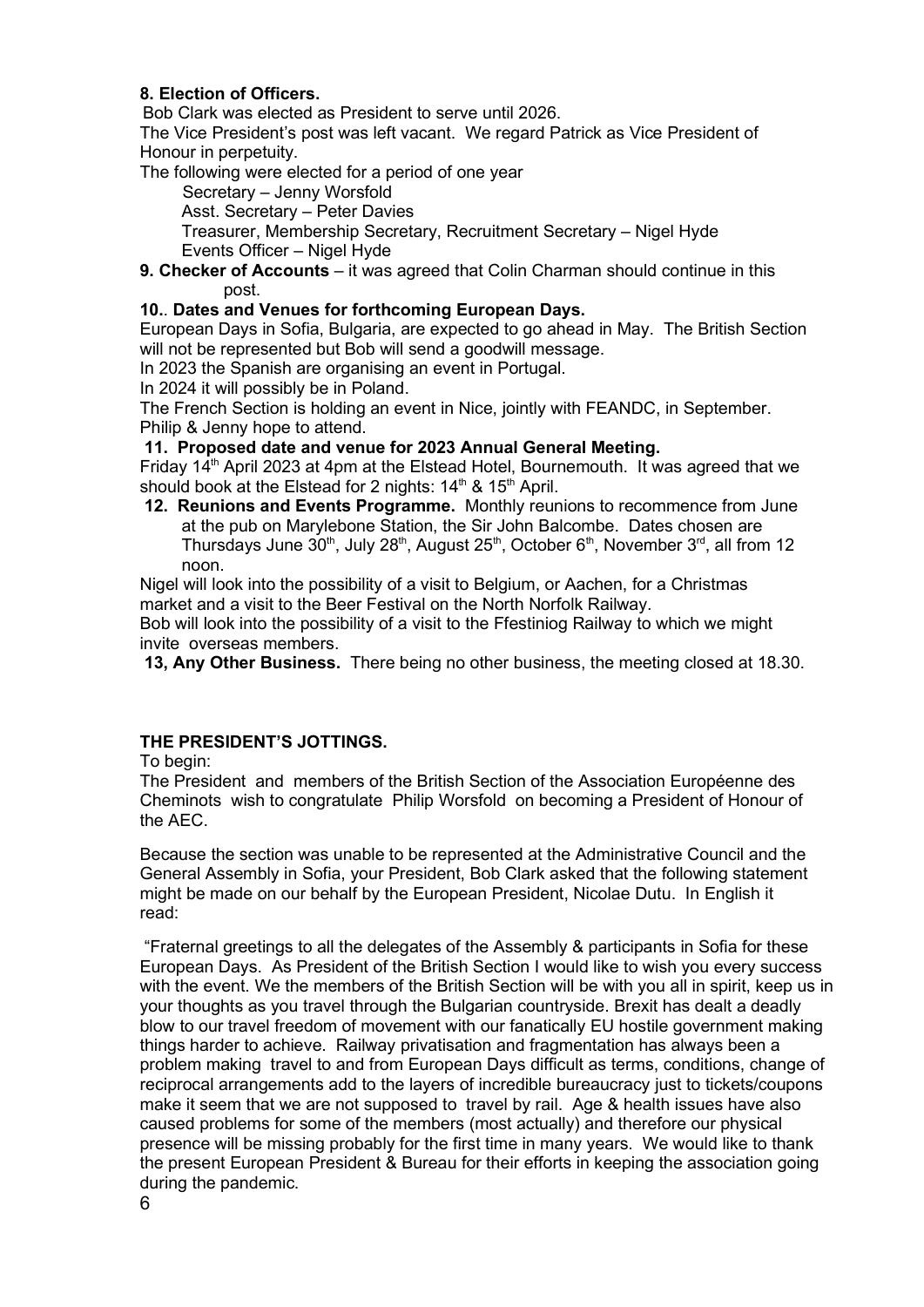Mr Dutu, thank you for your forbearance and wise council along with the other members of the bureau in these troubled times. We also wish to thank Mr Proca Constantin for his efforts to finally achieve this long delayed event which hopefully, will lead to the establishment of a Bulgarian Section.

"As I started this statement it was May 8 the anniversary of the end of WW2 - Liberation day for many in Europe and uncertainty for others. I had thought we were all peacefully living in harmony and that war had been eradicated in Europe. The world watched in horror as the peace loving people of Ukraine were terrorised by invading hordes from the east & north. The images emerging are a chilling reminder of what a despot can do. The world stepped in to provide aid to help those fleeing from the invaders. We in the British Section stand solidly with the people of Ukraine. The 9th of May was Europe Day celebrated throughout Europe as a celebration of what the EU has achieved - peace, unity and more. I myself have always stated that I am European and always will be. We are still part of the great European railway family, a part of the European family of citizens who wish to live in peace and harmony with each other.

I remain Yours in European Friendship Robert (Bob) Clark.

# PEOPLE.

# †Cyril Bleasdale

Whilst he was not a member of our association, we feel that the passing of Cyril Bleasdale cannot go without comment.

I met Cyril briefly in 1972 in my British Rail days when he was Divisional Manager at Doncaster– a post in which he did not stay for long as he was destined for greater things. At the time I was an Area Engineer on that Division.

Born in Liverpool in July 1934, Cyril entered the railway service in 1950 as a junior booking clerk at Bootle. He was able to undertake a part-time economics course at Manchester University before moving on to greater things. He progressed rapidly through various regional and district appointments on the London Midland region attending the Railway management courses along the way and making a move first to Freightliner at Kings Cross, and then to Scotland for British Transport advertising. It was there he met his future wife.

With the Senior Management Course successfully behind him, he returned to the L.M. Region as Regional Freight Marketing Manager, before the move to Doncaster. From there he returned to Freightliner as Managing Director He had time to attend a course at Stanford University in the USA. Prior to the demise of regions, he was appointed briefly as General Manager of the LM region before moving to his final job as Director Scotrail. It was on the way to taking up that appointment that he famously wrote hand written notes for a number of students on his very late running train, explaining their lateness to lectures. He retired in 1994. But that was not the end of his career. In 1996 he became one of the founding directors of the re-vitalised Rail News, the industry newspaper, when it was sold to the private sector. He remained with Rail News, serving as Managing Director until 2021

# †Ursula Roth

Sadly I have also heard from Wolfgang Roth that his wife Ursula passed away on  $6<sup>th</sup>$ May. Jenny and |I had always found them a friendly couple and we have spent many a happy hour in their company on numerous European Days events. In between, Wolfgang and I have maintained a lively correspondence which I hope we shall continue. I particularly remember the video they sent after our European Days in York. It was a eye-opener to see the city in which we had lived for several years from the perspective of a visitor from Germany.

Philip Worsfold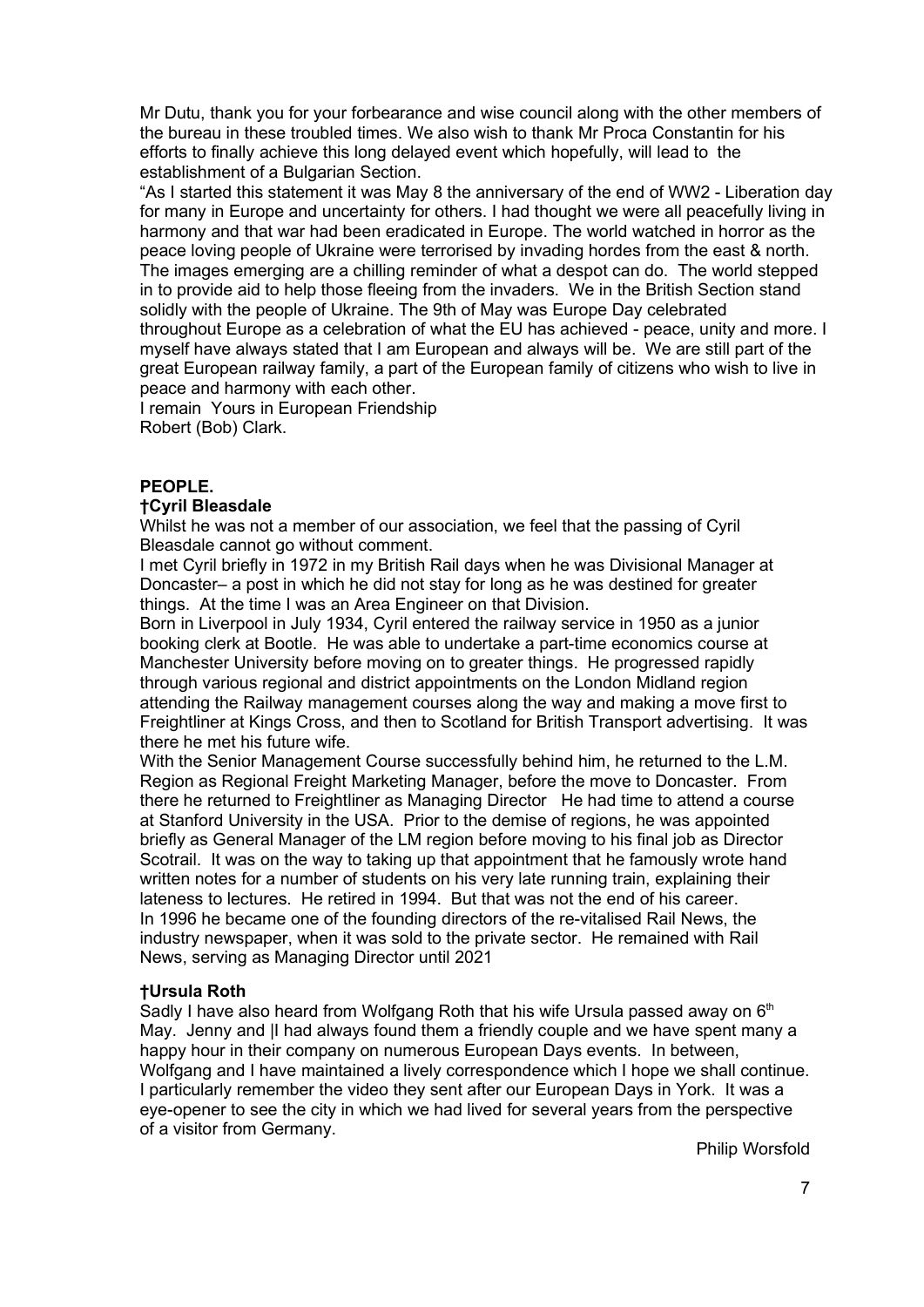# †Josee Willems

Sadly as we go to press I have received the sad news of the death of the former President of the Belgian section and great friend of the British section. I hope to have more information for our next newsletter.

# TRANSPORT AND TRAVEL NEWS

# BATTERY-ELECTRIC MULTIPLE-UNITS ORDERED TO IMPROVE SERVICES AND CUT EMISSIONS

GERMANY: Niederbarnimer Eisenbahn has awarded Siemens Mobility a contract to supply a fleet of 31 battery-electric Mireo Plus B multiple-units for use on Netz Ostbrandenburg services northeast of Berlin.

The order announced on November 15 includes spare parts and 12 years of maintenance, with the manufacturer responsible for the availability of the trains from their introduction in December 2024 through to the end of the Netz Ostbrandenburg operating contract in 2036.

The BEMUs will be able to use 15 kV 16·7 Hz overhead electrification where available, with the lithium-ion batteries charged from the overhead and by regenerative braking and providing a range of more than 90 km on non-electrified tracks.

This is expected to reduced annual diesel consumption by around 4·4 million litres and eliminate local  $CO<sub>2</sub>$  emissions. Depending on the electricity generating mix, the BEMUs could cut regional emissions by roughly 11 500 tonnes per year and also reduce particulates.

The two-car units will have three doors on each side, with easy boarding from low platforms for passengers with wheelchairs or pushchairs. There will be 128 seats, a family area and 12 spaces for bicycles, wheelchairs and pushchairs. Facilities will include free wi-fi, a real-time passenger information system and around 60 power sockets, as well as USB charging ports and locations for inductive charging. 'With the Mireo Plus B we have a high-performance, highly efficient and innovative train in terms of performance, range and equipment, and one that's especially suitable for the partially electrified regional lines', said NEB Managing Director Detlef Bröcker.

### Multiple benefits

Following a competitive tender, in June Berlin-Brandenburg transport authority VBB awarded incumbent NEB the next contract to operate Netz Ostbrandenburg regional services.

The contract runs for 12 years from December 2024 and includes a 30% increase in services to 6·7 million train-km/year, as well as the operation of longer trains and the introduction of zero-emission rolling stock to replace current diesel multiple-units. The initial plan was that 26 battery units would be ordered, along with a further five Pesa Link DMUs for use on route RB26 from Berlin to Müncheberg. However, it was determined that this service could be provided using five extra Mireo BEMUs units alongside the current fleet of 11 Pesa DMUs, eliminating the need to order more diesel trains.

NEB is the second customer for the battery version of Siemens Mobility's Mireo family, with Baden-Württemberg's rolling stock owning body SFBW having ordered 20 for use on for Netz 8 Ortenau services and three for Hermann-Hesse-Bahn services, with entry into service planned for 2023.

The Land of Brandenburg's Transport Minister Guido Beermann said 'the use of environmentally friendly propulsion systems in public transport marks a milestone in the technical transition taking place in the rail sector', and the BEMUs would provide 'real added value in terms of climate compatibility and economy' when compared to the current DMUs.

Berlin Senator for the Environment, Transport & Climate Protection Regine Günther said the combination of an increase in passenger services, a reduction in emissions and the specification of the new trains would make regional rail services 'more attractive for daily commuting and a real alternative to private cars'.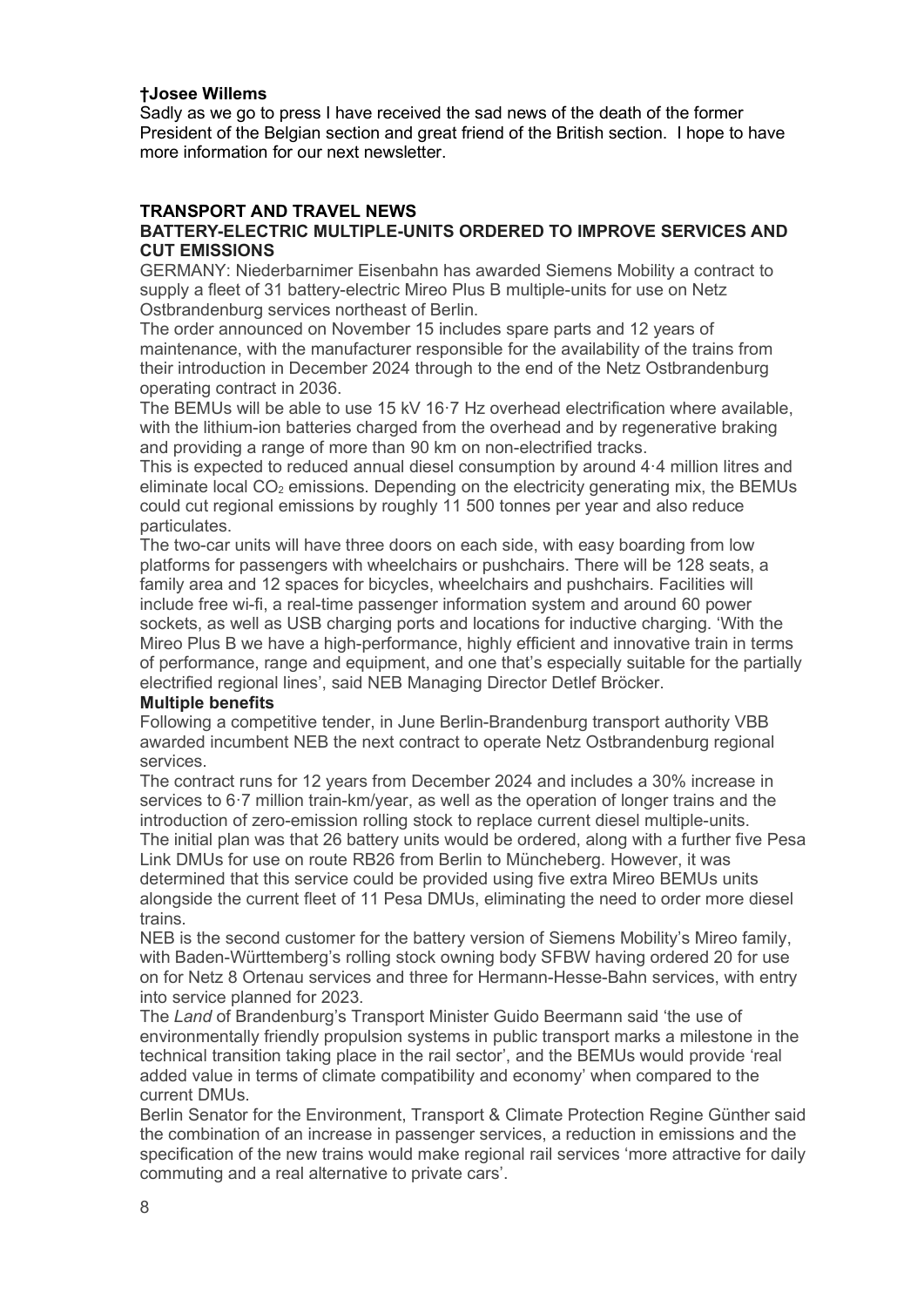# 'QUANTUM LEAP' AS COMMUNICATIONS BASED TRAIN CONTROL (CBTC) GOES LIVE ON KØBENHAVN'S CROSS-CITY S-BANE CORE

DENMARK: København's S-bane suburban trains have started using CBTC through the cross-city core, following the commissioning of the new signalling over the weekend of January 15-16.

The latest stage in Banedanmark's phased introduction of digital train control covered the dedicated S-bane tracks from Nordhavn in the north through København H to Carlsberg and Sydhavn in the south, replacing analogue signalling dating from the 1970s. The cross-city core is used by all of the capital's S-bane services apart from the orbital ring Line F.

As part of its national Signalling Programme, Banedanmark awarded a €252M contract to Siemens in July 2011 for resignalling the self-contained 170 route-km S-bane network, which is electrified at 1·5 kV DC. Siemens Mobility is supplying Trainguard MT CBTC, Sicas electronic interlockings and point machines, together with a new operations control centre.

A pilot section between Jægersborg and Hillerød went live in January 2016, at which stage the six-phase migration was expected to be completed in 2018.

Describing the changeover as 'a technological quantum leap', Banedanmark's Signalling Programme Director Thilde Restofte Pedersen said it had been 'a huge operation', but the commissioning had been completed successfully. 'Every day, many thousands of people travel by S-bane in and around København, and therefore we are completely in touch with the capital's beating traffic heart when we renew the signalling through the inner city.'

The cross-city core is the penultimate section of the resignalling to be completed. The final phase covering the southern and western routes from Sydhavn to Køge and from Carlsberg to Høje Taastrup and Frederikssund is now scheduled to be commissioned at the end of 2022. Completion of the CBTC rollout is expected to pave the way for a transition to fully-automated train operation when DSB procures its next generation of Sbane train sets.

'We have taken a big step into the decade of the railway', commented Minister of Transport Benny Engelbrecht. 'The new signalling system has been taken into use on more than half of the S-bane network, and this is truly good news for passengers in public transport. We can look forward to even better, more punctual and more timely train operation without unnecessary cancellations due to signal errors. In the coming years, we must take many more steps towards an attractive, well-functioning and green railway in Denmark.'

# EUROSTAR AND THALYS TO MERGE.

EUROPE: The European Commission has approved the planned merger of cross-border high speed train operators Thalys and Eurostar. SNCF Voyageurs told Railway Gazette International the merger 'should ensure the rebound and growth ambitions of Thalys and Eurostar.'

Announcing its decision on March 29 2022, the Commission said the merger would have a very limited impact on the structure of the market and thus would not raise any competition concerns.

The merger is to be undertaken through French national railway group SNCF's acquisition of Thalys parent company THIF Factory, which is based in Brussels and owned by SNCF (60%) and Belgian national operator SNCB (40%).

Eurostar International Ltd is owned by 55% by SNCF, 5% by SNCB and 40% by the Patina Rail joint venture of Caisse de Depot et Placement du Quebec and Hermes Infrastructure, who bought it from the U.K. government; with SNCF having operational control.

Under plans announced in October 2021, Eurostar and Thalys are to be transferred to a single holding company in which SNCF will have a 55·75% share and its passenger business SNCF Voyageurs will have exclusive management control, with SNCB having a 18·5% stake and Patina Rail 25·75%. The company will be based in Brussels and will use the Eurostar name for all services, with the Thalys brand to be phased out.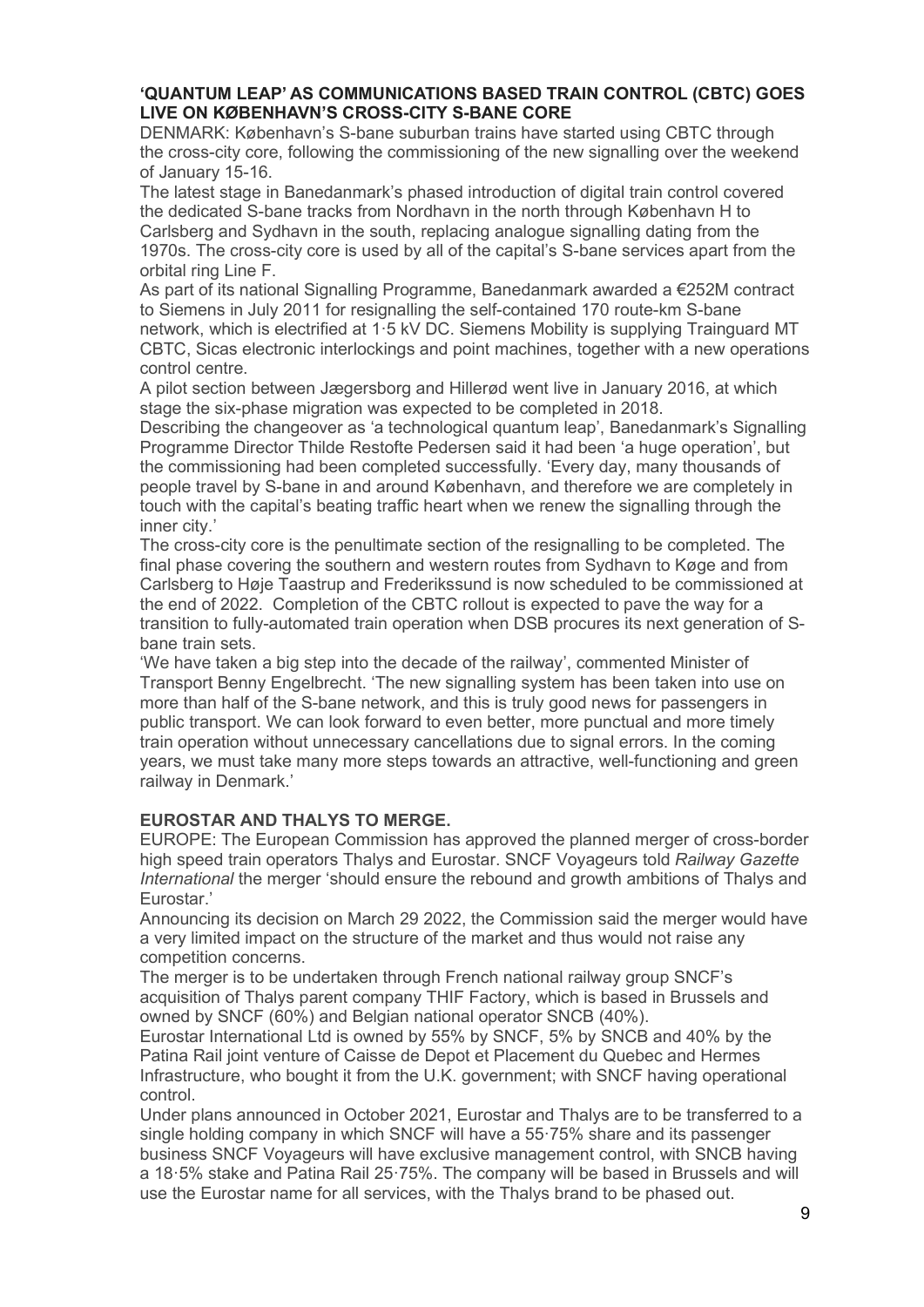Being taken forward under a project branded Green Speed, the merger is intended to create a single high speed operator serving five countries: Belgium, France, the UK, Germany and the Netherlands. Progress was slowed by the coronavirus pandemic, but Eurostar confirmed when announcing its refinancing in August that its stakeholders were still focusing on completing the merger.

In May 2022, the holding company 'Eurostar Group' was formed to progress the merger, with the goal of achieving 39 million passengers per year within the next 10 uears.

# TRENITALIA LAUNCHES FRENCH DOMESTIC HIGH SPEED SERVICES 6 April 2022

The Italian state-owned operator plans to run three trains each way per day, making one intermediate stop at Lyon Part-Dieu. However, the service has started with just one evening train each way, because of what Trenitalia France CEO Roberto Rinaudo described as 'technical constraints'. The remaining trains are expected to begin running from June 1.

From that date Trenitalia France will offer five trains each way per day between Paris and Lyon, of which two will continue to and from Milano.

Rinaudo insisted that Trenitalia France was providing 'additional' services to complement those run by SNCF Voyageurs, pointing out that the paths had been allocated by SNCF Réseau without the need to remove any TGV Inoui or Ouigo workings.

Marketing & Commercial Director Fabrice Toledano added that Trenitalia was not looking for hard competition with the national operator, but rather to increase the volume of passengers using rail. Trenitalia France was not looking to launch any other open access services for the time being, he said. The current focus is on consolidating the initial trains and improving the quality of service being offered to customers

All services are operated using a sub-fleet of five ETR 1000 Frecciarossa trainsets built by Bombardier Transportation and Hitachi Rail Italia, offering 462 seats per train.

The five sets have been modified to run in France, being fitted with KVB train protection for use on conventional lines and TVM 300 and TVM 430 for the high speed lines. This has been supplied by Hitachi, along with ETCS Level 2 for use when the interoperable train control system is rolled out on the LGV Paris-Sud-Est.

The Zefiro trainsets are maintained in Italy, but with some cleaning and servicing undertaken in France.

# Simple pricing, strong demand

According to Rinaudo the international trains have been extremely successful, carrying 150 000 passengers since the December 18 launch with an average load factor of 87%. Around 75% of all users were making an international trip, he reported, notably Paris – Torino and Lyon – Milano. He added that around 60% of passengers travelling from Paris to Milano had bought their ticket a month before travelling.

Trenitalia France offers four classes on its services: Executive, Business, Standard and Sala Meetings. In order to provide an 'easy' pricing structure, without discount cards, it has adopted a yield management system, with Serenità tickets offer a starting price of €23 in Standard class and €29 for Business.

Toledano told Railway Gazette International that Executive class was appreciated by many French travellers. However, the Sala Meetings was only offered for shorter journeys, such as Paris – Lyon, Lyon - Torino or Lyon – Milano, but not for the entire Paris – Milano trip.

FS Group Chief International Officer Carlo Palasciano explained that the path allocation process was the same as in Italy, where operators put their bids in to infrastructure manager RFI and the paths are assigned according to demand. Toledano commented that SNCF and FS had a similar organisational structure with a holding group, train operating company and infrastructure manager, but in France all three businesses carried the SNCF brand, whereas that was not the case in Italy.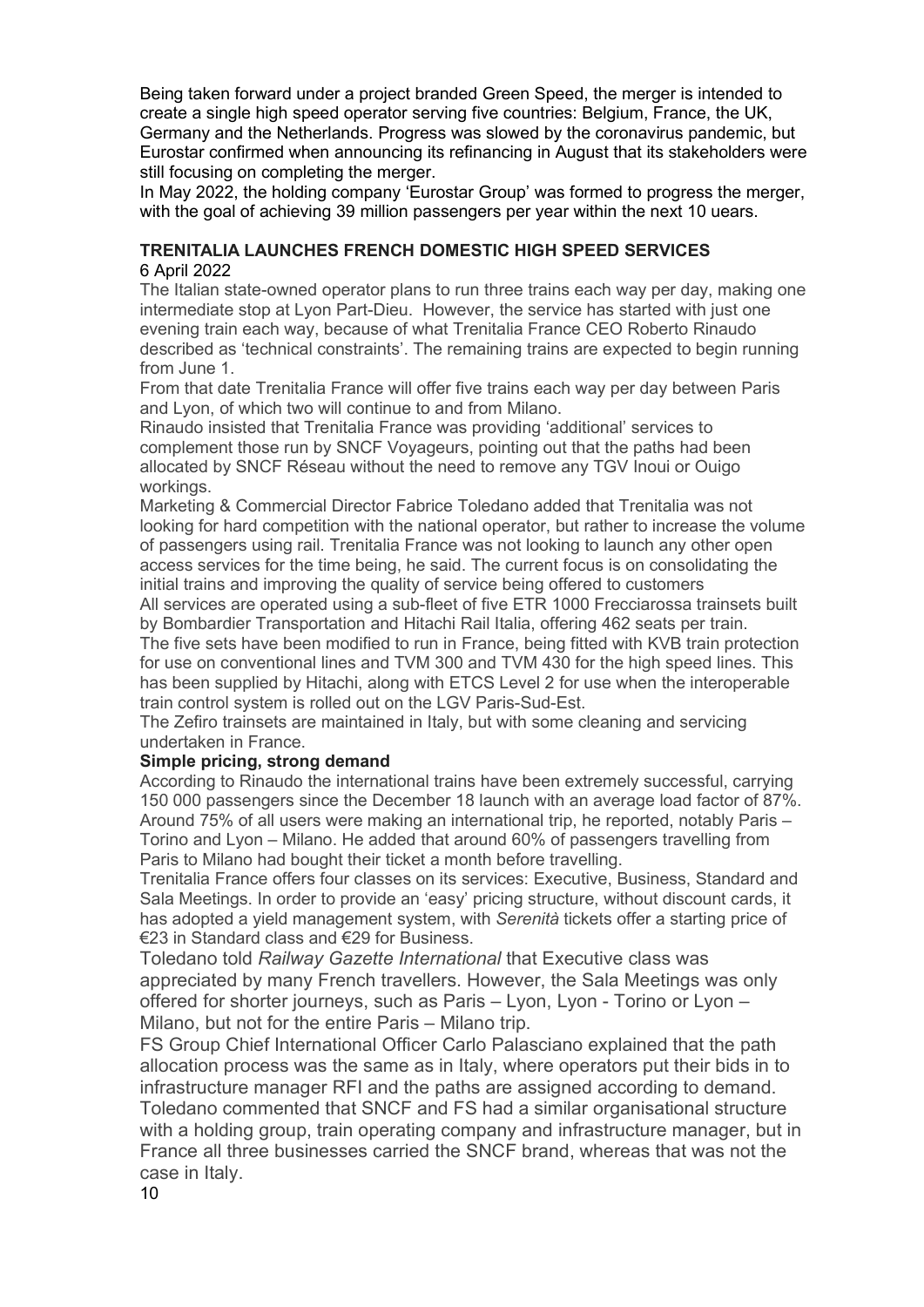# HOW CAN THE EU HELP THOSE TOUCHED BY ENERGY POVERTY?

In 2020, around 36 million people in Europe were unable to keep their homes adequately warm. However, the number of EU citizens that can be considered "energy poor" is much higher if all the different aspects around energy poverty are taken into account, such as being unable to cover basic housing costs or having inadequate comfort in the housing or work environments. All this can negatively affect people's health. The recent surge in energy prices and the impact of the COVID-19 crisis are likely to have worsened the already difficult situation of vulnerable households.

# What is 'Energy Poverty'?

Energy poverty results from a combination of low income, a high share of disposable income spent on energy and from poor energy efficiency, especially in buildings. It covers situations of economic difficulties like the incapacity to pay the energy bills, or insulation problems, such as the lack of access to materials that keep the household warm in winter or fresh in summer.

In most cases, energy poverty results of a combination of diverse factors with serious implications for the health, wellbeing, social inclusion and quality of life of affected citizens. Consequently, tackling energy poverty can significantly improve the lives of vulnerable consumers and benefit EU societies at large.

# EU Policies to tackle Energy Poverty.

While EU countries have their own approach to addressing poverty issues, the European Commission has increased the focus on the concept of energy poverty in the past decade. And reducing energy poverty has been given greater prominence in EU energy efficiency, decarbonisation and clean energy transition policies in recent years. In the 2109 Clean energy for all Europeans package, the EU committed to protecting vulnerable consumers and made energy poverty a policy priority. The package also introduced the instrument of National Energy and Climate Plans (NECPs), whereby all EU countries outline 10-year national plans to address the different energy and climate targets. This includes requirements to measure energy poverty and to tackle it wherever it is identified. This includes protecting vulnerable energy customers and proposing suitable measures to mitigate it in different contexts.

The European Green Deal, the EU's overarching growth plan to reach climate neutrality by 2050, also stresses the need to integrate the goal of mitigating energy poverty and support a just energy transition for all ('leaving no one behind'). Several EU countries have already integrated targeted measures in their national strategies and are developing their own definitions, measurement and monitoring methods and solutions to tackle energy poverty. In particular, the Renovation Wave strategy, presented in 2020, has tackling energy poverty and worst performing buildings amongst its 3 focus areas for action. The aim of doubling the rate of renovation is taken up in more concrete form in the Commission's legislative proposals to revise the Energy Performance of Buildings Directive and the broader Energy Efficiency Directive.

In October 2021, the European Commission published a toolbox of measures proposing actions that EU countries can take to tackle the rising energy prices and protect consumers and businesses. Some of these include measures to reduce energy costs for all energy end-users and to avoid disconnections from the energy grid, as well as state aids to companies or industries to weather the crisis.

# Examples of EU support

As part of the 2018 call for research projects on energy efficiency as part of the Horizon 2020 research framework programme, around €6 million were granted to 3 projects addressing energy poverty - namely STEP (Solutions to Tackle Energy Poverty), EmpowerMed and SocialWat. These projects aim to alleviate energy poverty working with key actors, including utilities, consumer organisations and consumers. They also share best practices at local level to replicate successful schemes and issue policy recommendations.

### Data Collection and Monitoring.

Addressing energy poverty has become a priority for public governments and the EU, and requires combined efforts in all echelons of governance – from the European to the local level – to be effective.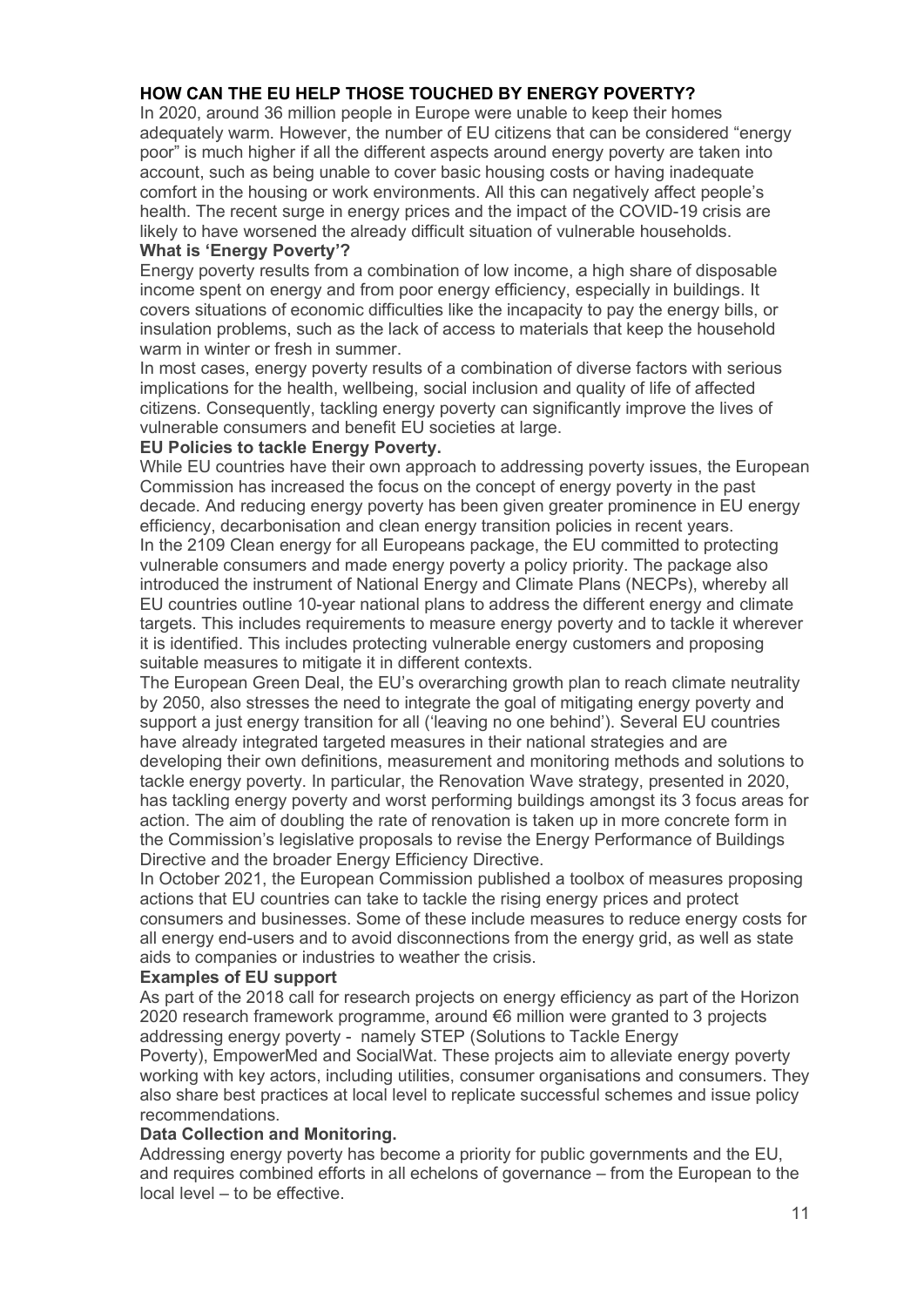Data compiled at national level allows policy-makers to grasp the full dimension of the problem per EU country. It is often the central services that have the overview and access to the necessary tools for that purpose. However, analysis and assessments at regional and local level are equally important. They can provide more insightful perspectives and measures to unveil vulnerabilities and situations affecting specific parts of the population. For this reason, tailored local actions and national policy frameworks need to go hand in hand.

Local governments are putting great efforts into addressing the social, economic and institutional dimensions of energy poverty. This is a complex exercise as it poses a number of structural challenges, such as properly diagnosing the situation on the ground, planning the most effective response measures and implementing these through concrete actions.

Any sound policy-making needs to be based on facts. Measuring and monitoring are essential steps to understanding and assessing energy poverty and to developing efficient evidence-based policies to tackle it. Energy poverty poses multi-dimensional challenges due to its private nature – it mainly affects households – and its complexity, influenced by factors such as geographical location and time periods. For these reasons, experts have so far been divided on the identification of suitable indicators and metrics to measure energy poverty.

# The Energy Poverty Advisory Hub.

The Energy Poverty Advisory Hub (EPAH) is the leading EU initiative to address the matter. It constitutes a collaborative network of stakeholders aiming to eradicate energy poverty and accelerate the just energy transition of European local governments. Through a bottom-up approach, the EPAH provides assistance for the integration of the energy poverty perspective in urban spatial and energy planning, and contributes to mainstreaming local actions supported by national policy frameworks.

As a continuation of the work previously carried out by the Energy Poverty Observatory, the EPAH has brought its operational and practical expertise into practice through the development of local energy and climate plans to ensure a just energy transition. Through its collaboration with the Covenant of Mayors, whose signatories have committed to act on energy poverty, the EPAH is actively supporting the Covenant's commitment to ensure affordable, secure and sustainable energy across their municipalities.

The EPAH provides several resources to guide stakeholders in the implementation of concrete actions to tackle energy poverty

- reports, practical step-by-step handbooks and practices and policies toolkit
- the EPAH ATLAS, an online interactive database that allows stakeholders to discover local and international projects and measures addressing energy poverty worldwide
- online courses to increase knowledge and build capacity on energy poverty
- calls for technical assistance to directly assist local governments in their steps to tackle energy poverty

# EUROPEAN DAYS AND OTHER EVENTS

What appears below as proposed is all dependent on the progress made on defeating the Covid-19 virus and re-opening Europe to its citizens and visitors.

### Dates of European Events.

AEC European Days in Porto, Portugal 2023 is being organised by the Spanish section, replacing the earlier proposal for an event at Toledo, from  $21^{st}$  to  $27^{th}$  May 2023. We hope that some of our British section members will be able to participate in this event. The full provisional programme is given below.

The next year's AEC European Days should be in Lublin, Poland. This postponed event has to be re-scheduled.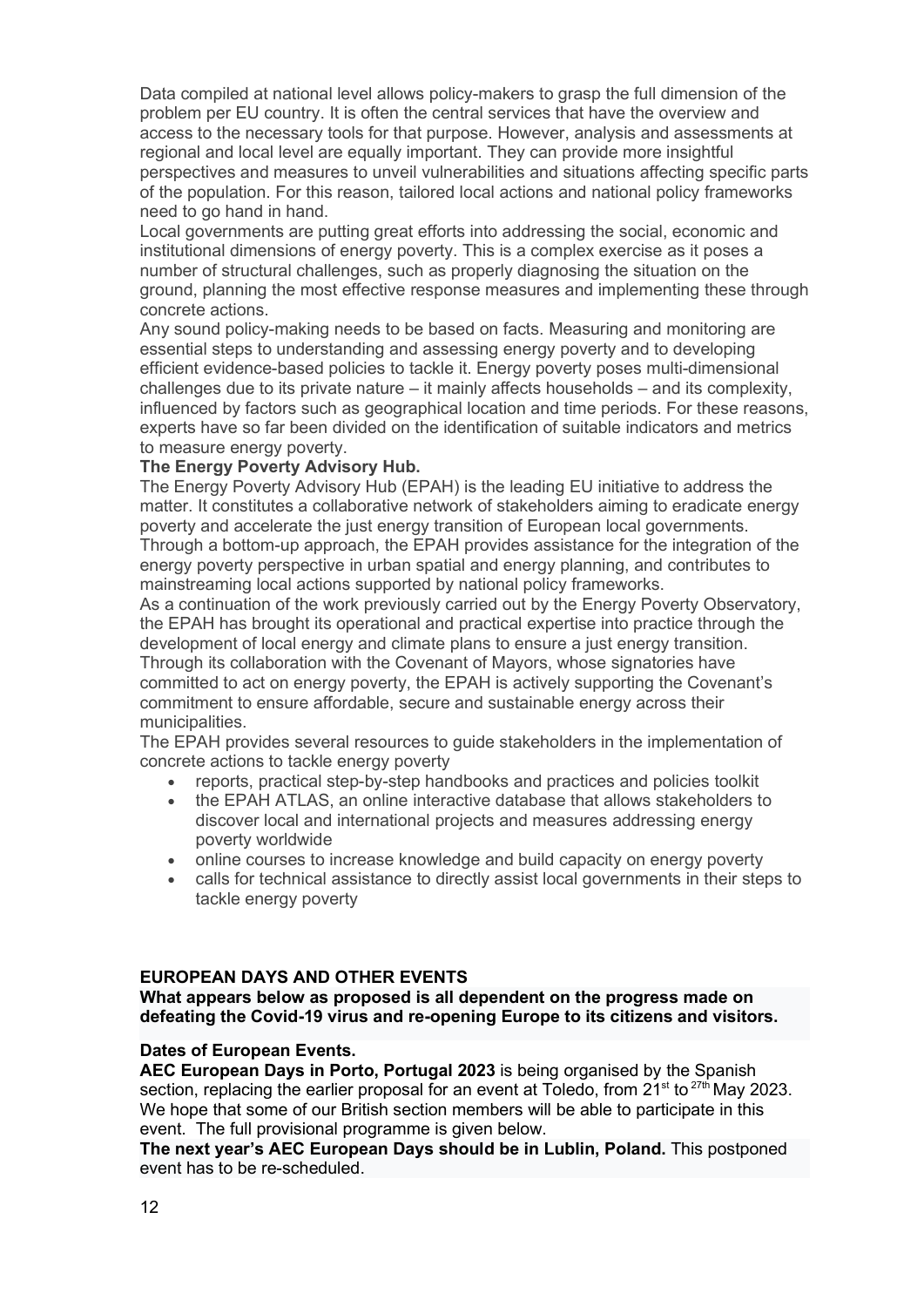# PROVISIONAL PROGRAMME FOR AEC EUROPEAN DAYS - - In Porto (Portugal) 21/22 - 27 May 2023

Organized: by the Spanish Section and Portuguese partners of AEC Spain Sunday: May 21-

-08:00-23:00- Arrival of participants to the Administration Committee, and some participants to the European sessions. . Transfer from Sa Carneiro airport and Porto station to the hotel ------

19:00 to 23:00- Dinner at the hotel restaurant.

# Monday: May 22 – Administrative Council meeting and arrival of the rest of the participants.

07:00 -08:30 -Breakfast at hotel

09:00- 13:00 -Meeting of the AEC Administrative Council in the hotel's conference room. 13:00-15:00 - Lunch at the hotel restaurant

15:30–18:00 -Continue the Council meeting and the rest free time

18:30 – 22:00 Official opening of the AEC European Days in Portugal, with a welcome dinner.

# Tuesday: May 23 PORTO –BRAGA – GUIMARAES - PORTO and VILANOVA DE **GAIA**

07:00-08:30 – Hotel breakfast

08h 45 departure by bus

09:30-13:00 – Visit to Braga, Bom Jesús Sanctuary, water funicular, and Guimaraes la. city and castle

13:30 – 15:00 Lunch at a restaurant in the city

16:00- 19:00 - visit to the city of Porto and the wineries of Vilanova de Gaia.

19:30 – 21:30- Dinner at the hotel restaurant

# Wednesday: May 24. - NATIONAL MUSEUM of F.C. ENTROCAMENTO, BATTLE MONASTERY AND NAZARÉ

07:00-08:30 – Breakfast at the hotel

08. 45 - Departure Bus to Station

09h 00--Travel by train to Entroncamento, and by bus to Battle Monastery and Nazaré.

14:00 lunch in ------------

3:30 p.m.--Visit to the Entroncamento National Railway Museum.

18:00 return to Porto

# Thursday: May 25 - BOAT TRIP on the DUERO River from PORTO to REGUA and TRAIN to TÚA

 07:00-08:30 Hotel breakfast 08h 45- departure buses to the pier 09h 00- Boat trip on the Douro River to Régua, lunch on board 2:30 p.m.- Historic train ride from Régua to Túa 8:00 p.m.-Return conventional train to Porto.

# Friday: 26 - PORTO and VILANOVA DE GAIA

 07:00-08:30 Hotel breakfast 08h 45-departure bus visit city 09:00- 12:30 Visit to the Chamber of Commerce, Cathedral, San Bento Station and City Hall, Historic tram ride through the city. 13:30-15:00 Lunch. In a hotel…… 15:00 to 18:00 Free time for shopping and relaxation 6:30 p.m. to 11:00 p.m. Official closing of the conference with music, dance at the Casino de Espiño or Povoa de Varzin.

# Saturday 27- DEPARTURE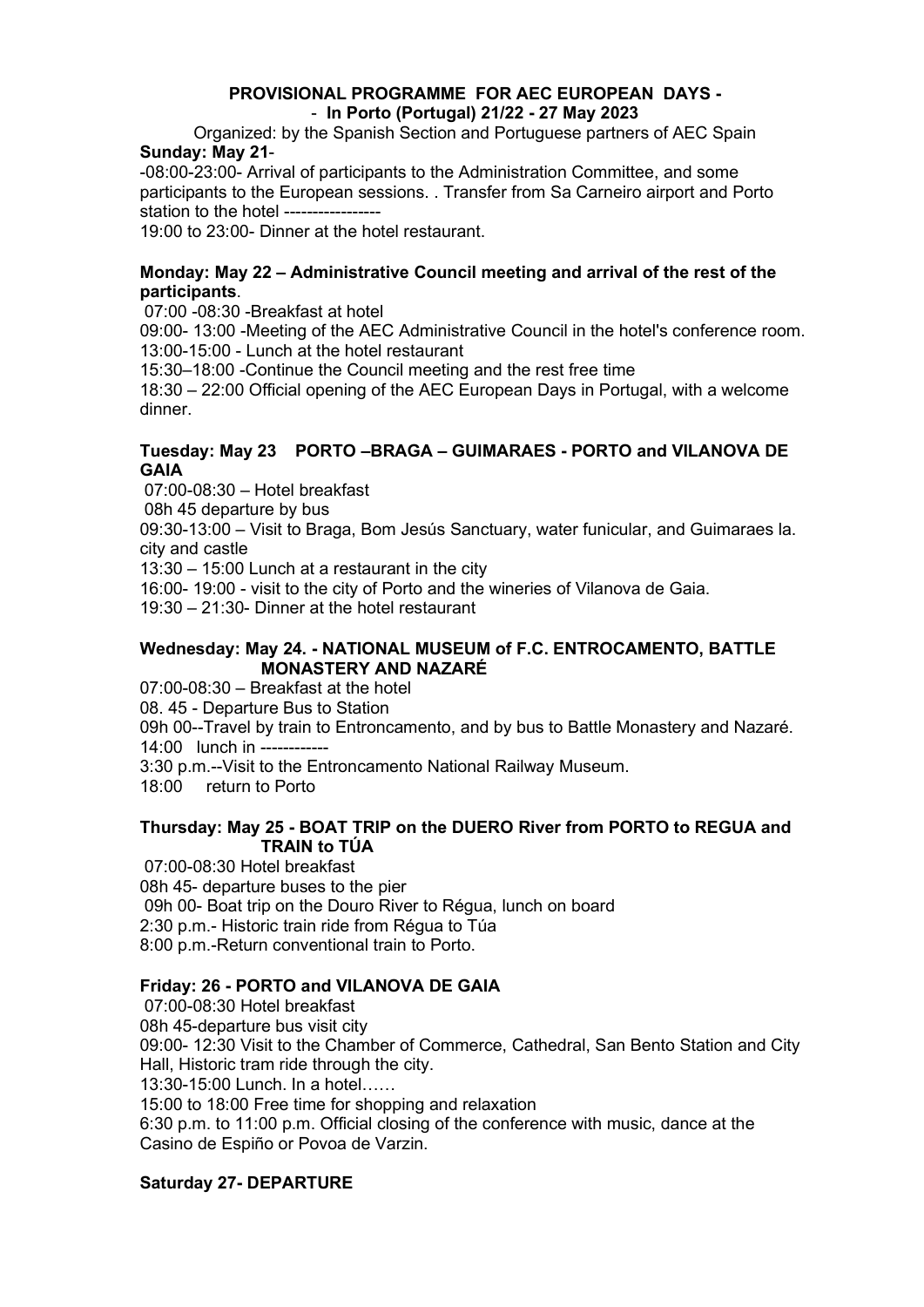07:00-09:00 Hotel breakfast. Departure of the participants. Transfer to the train station or the airport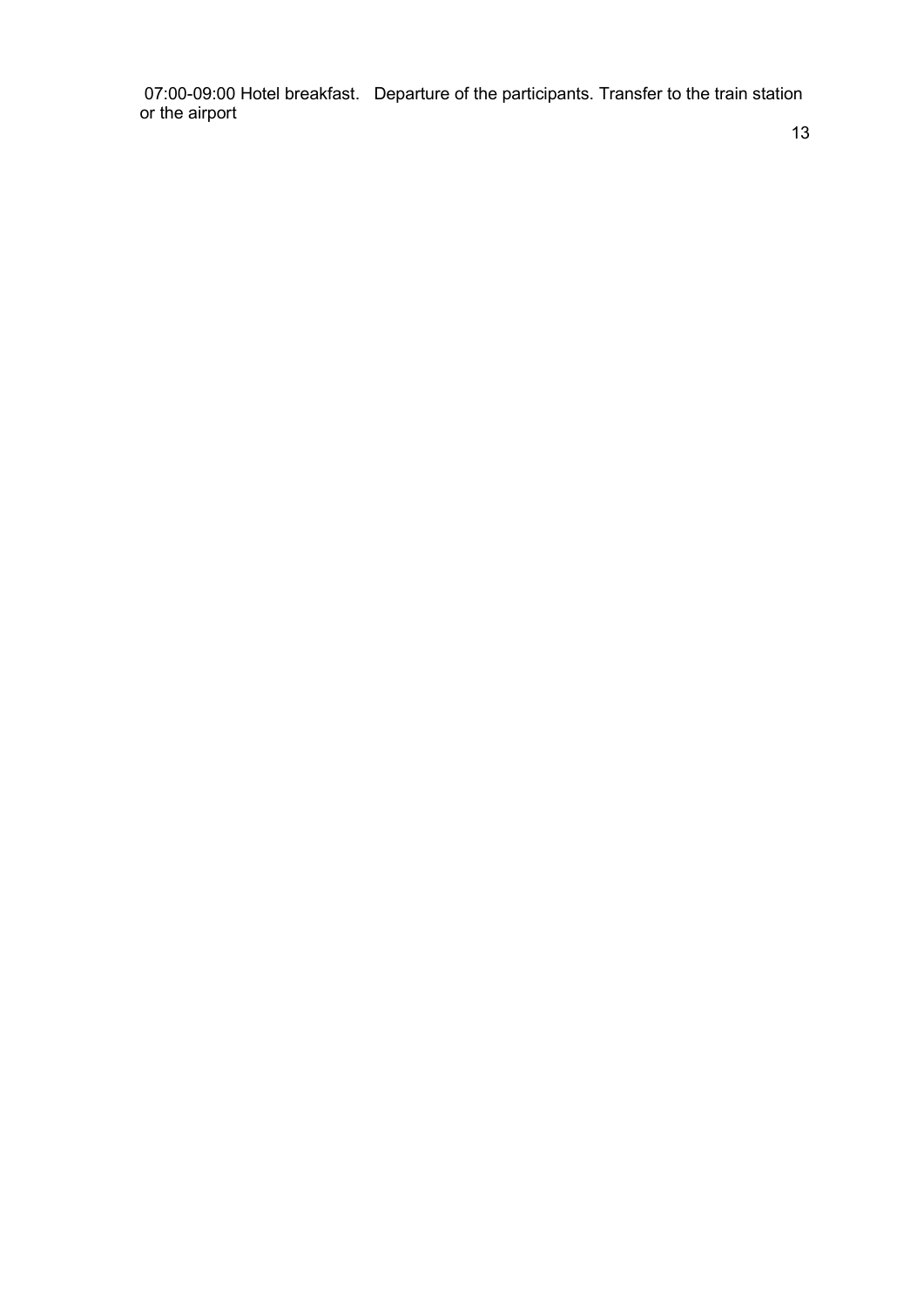# The programme includes:

- 3 \* hotel accommodation (to be determined).
- Full board that includes drinks for lunch and dinner on designated days
- Transportation by bus with accompanying guide.
- Entrance to museums and monuments.
- Transfer to and from the railway station or the airport.

# Estimated Costs have yet to be decided.

Double and single (with supplement) rooms will be available.'

# British section reservations.

# British section members are asked to register their interest to Philip Worsfold.

# RECENT EVENTS…

As stated earlier, the Annual General Meeting and social weekend in Bournemouth, based at the Elstead Hotel, proved to be a great success. The meeting was positive and the trip to Swanage on a lovely sunny day was delightful.

# …AND THINGS TO COME

### Monthly Reunions.

The great news was that at the AGM, we decided that it was now safe enough to resume our reunions, subject to a continued improvement in the Covid 19 situation. We decided that we would endeavour to minimise travel on the London Underground by holding these meetings in the pub which forms part of Marylebone station the Sir John Balcombe. – I'd point out that this is the establishment on the station itself and not in the adjacent hotel formerly the headquarters of the British Railways Board!

The dates chosen are Thursdays June 30<sup>th</sup>, July 28<sup>th</sup>, August 25<sup>th</sup>, October 6<sup>th</sup>, November 3<sup>rd</sup>, all from 12 noon, for as long as you wish.

# Visits..

Nigel is also looking into the possibility of a visit to Belgium, or Aachen, for a Christmas Market market and a visit to the Beer Festival on the North Norfolk Railway. Bob will look into the possibility of a longer visit to the Ffestiniog Railway to which we might invite overseas members.

# ASSOCIATION TIES AND BADGES.

In common with other sections, the British section of the Association has a necktie and a badge. Our particular items are common to both the British and Belgian sections. We have produced the ties and the Belgian section, the badges. We are looking into the possibility of having a unisex T-shirt or sweatshirt. What do you think? Ties are available, at £4.50 plus postage, and badges are in stock in small numbers, at £1.50 each, including UK inland postage. These items are available from Philip Worsfold. Please contact him first by e-mail or phone to check availability (details at the top of page 2.)

# CHARTERED INSTITUTE OF LOGISTICS AND TRANSPORT (CILT)

Railway Study Forum: The former Railway Study Association has merged with the Chartered Institute of Logistics and Transport (CILT) as the Railway Study Forum. Subscription rates have changed and no longer include a subscription to 'Modern Railways'. Each annual session of lectures, is now on line and together with other details and activities can be found on the CILT website. https://ciltuk.org.uk

# YOUNG BUFFERS ASSOCIATION.

There is no subscription provided that you have an e-mail address; and no obligation to attend their events. If you would like further details, the Secretary is Larry Fullwood, tel. 01485 541599, e-mail larry.fullwood@virgin.net.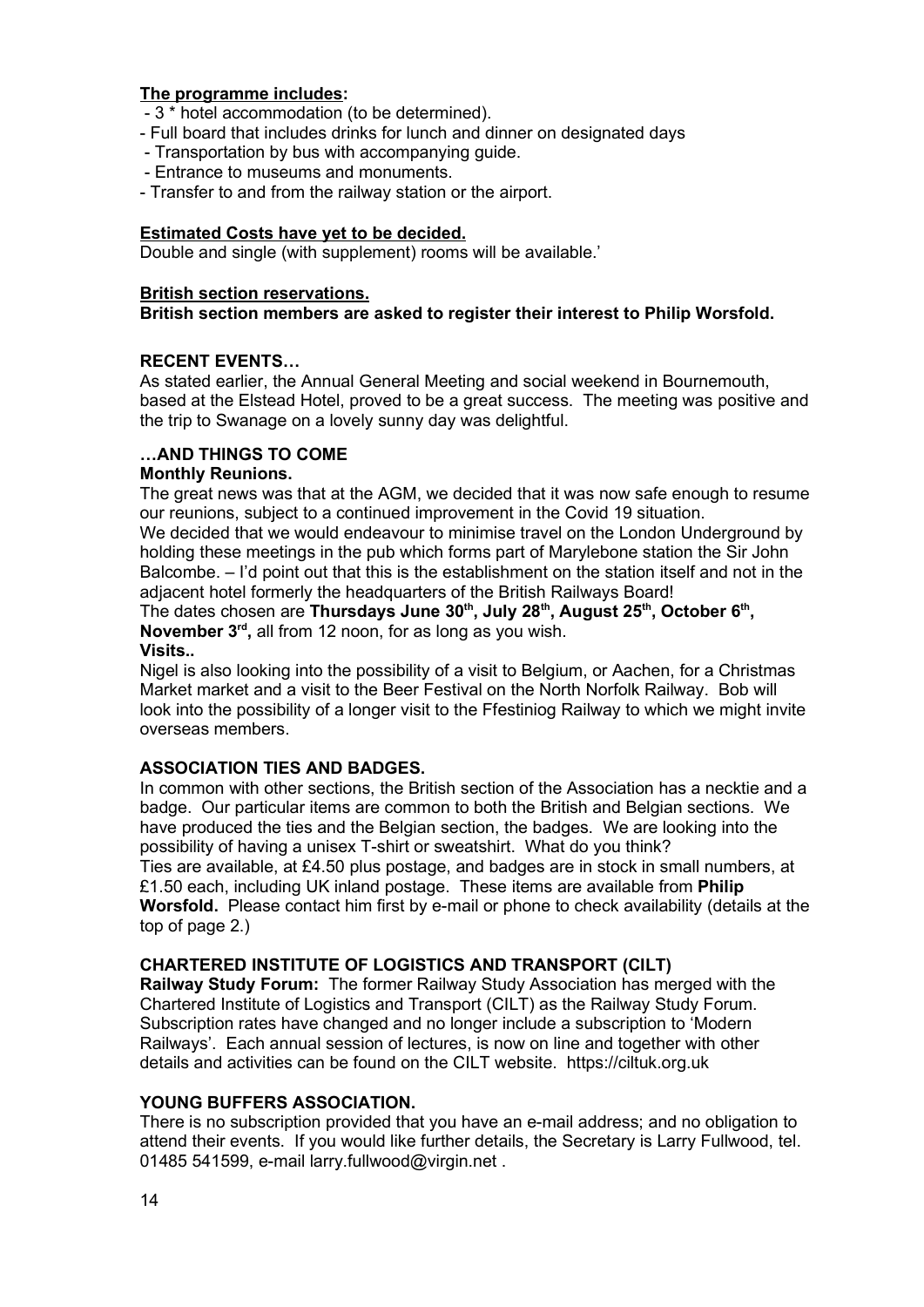# REPTA.

The long standing Railway Employees' and Public Transport Association offers bargain price insurance through offers including competitive insurances through their brokers the Alan Boswell Group; and concessions and discounts at stores and attractions throughout the country. The 'Yearbook' gives full details, including the invaluable guide to staff travel facilities throughout the world. For details contact our Asst Secretary, Peter Davies (see page 2), who is also General Secretary of REPTA; or visit: www.repta.co.uk

# FEANDC.

FEANDC has similar social aims to AEC; and like AEC has sections in a number of European countries, including some which do not have AEC sections. More details and all other information about FEANDC are available from Peter Davies (address etc on Page 2).

# AND FOR THE FUTURE???

We shall endeavour to continue the production of these newsletters. I use a variety of sources for news of international interest and thank those members who send me information – but I continue with my plea for more from you. I hope I shall be able to keep my promise of more articles. So please, put pen to paper yourselves so that I can build up a library of articles. Please keep in touch and let us have your information, your views and your ideas. The next issue will be published for 1<sup>st</sup> September 2022 The copy deadline is 1<sup>st</sup> August 2022.